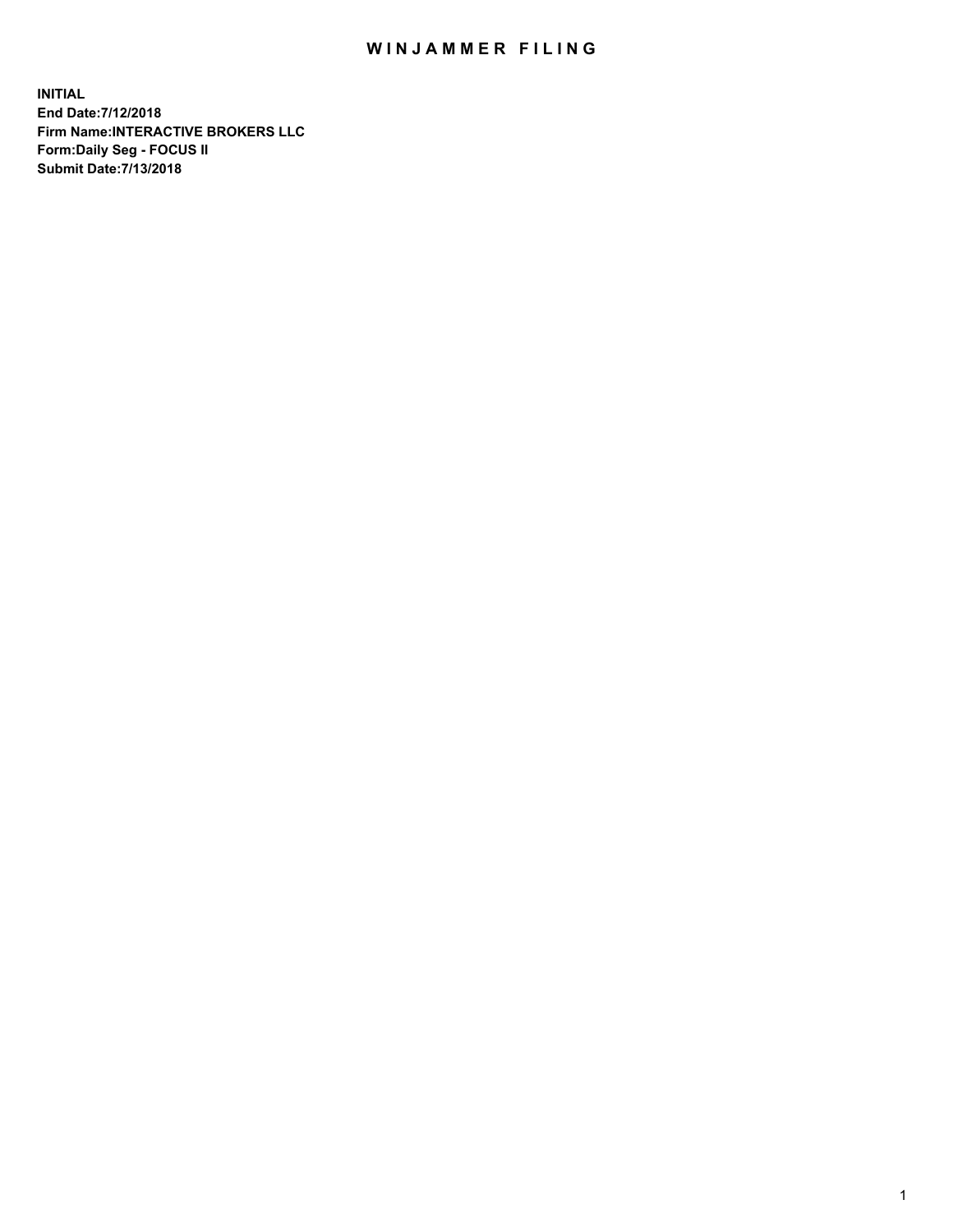**INITIAL End Date:7/12/2018 Firm Name:INTERACTIVE BROKERS LLC Form:Daily Seg - FOCUS II Submit Date:7/13/2018 Daily Segregation - Cover Page**

| Name of Company                                                                                                                                                                                                                                                                                                                | <b>INTERACTIVE BROKERS LLC</b>                                                                  |  |
|--------------------------------------------------------------------------------------------------------------------------------------------------------------------------------------------------------------------------------------------------------------------------------------------------------------------------------|-------------------------------------------------------------------------------------------------|--|
| <b>Contact Name</b>                                                                                                                                                                                                                                                                                                            | James Menicucci                                                                                 |  |
| <b>Contact Phone Number</b>                                                                                                                                                                                                                                                                                                    | 203-618-8085                                                                                    |  |
| <b>Contact Email Address</b>                                                                                                                                                                                                                                                                                                   | jmenicucci@interactivebrokers.c<br>om                                                           |  |
| FCM's Customer Segregated Funds Residual Interest Target (choose one):<br>a. Minimum dollar amount: ; or<br>b. Minimum percentage of customer segregated funds required:% ; or<br>c. Dollar amount range between: and; or<br>d. Percentage range of customer segregated funds required between:% and%.                         | $\overline{\mathbf{0}}$<br>$\overline{\mathbf{0}}$<br>155,000,000 245,000,000<br>0 <sub>0</sub> |  |
| FCM's Customer Secured Amount Funds Residual Interest Target (choose one):<br>a. Minimum dollar amount: ; or<br>b. Minimum percentage of customer secured funds required:% ; or<br>c. Dollar amount range between: and; or<br>d. Percentage range of customer secured funds required between:% and%.                           | $\overline{\mathbf{0}}$<br>0<br>80,000,000 120,000,000<br>0 <sub>0</sub>                        |  |
| FCM's Cleared Swaps Customer Collateral Residual Interest Target (choose one):<br>a. Minimum dollar amount: ; or<br>b. Minimum percentage of cleared swaps customer collateral required:% ; or<br>c. Dollar amount range between: and; or<br>d. Percentage range of cleared swaps customer collateral required between:% and%. | $\overline{\mathbf{0}}$<br><u>0</u><br>$\underline{0}$ $\underline{0}$<br>00                    |  |

Attach supporting documents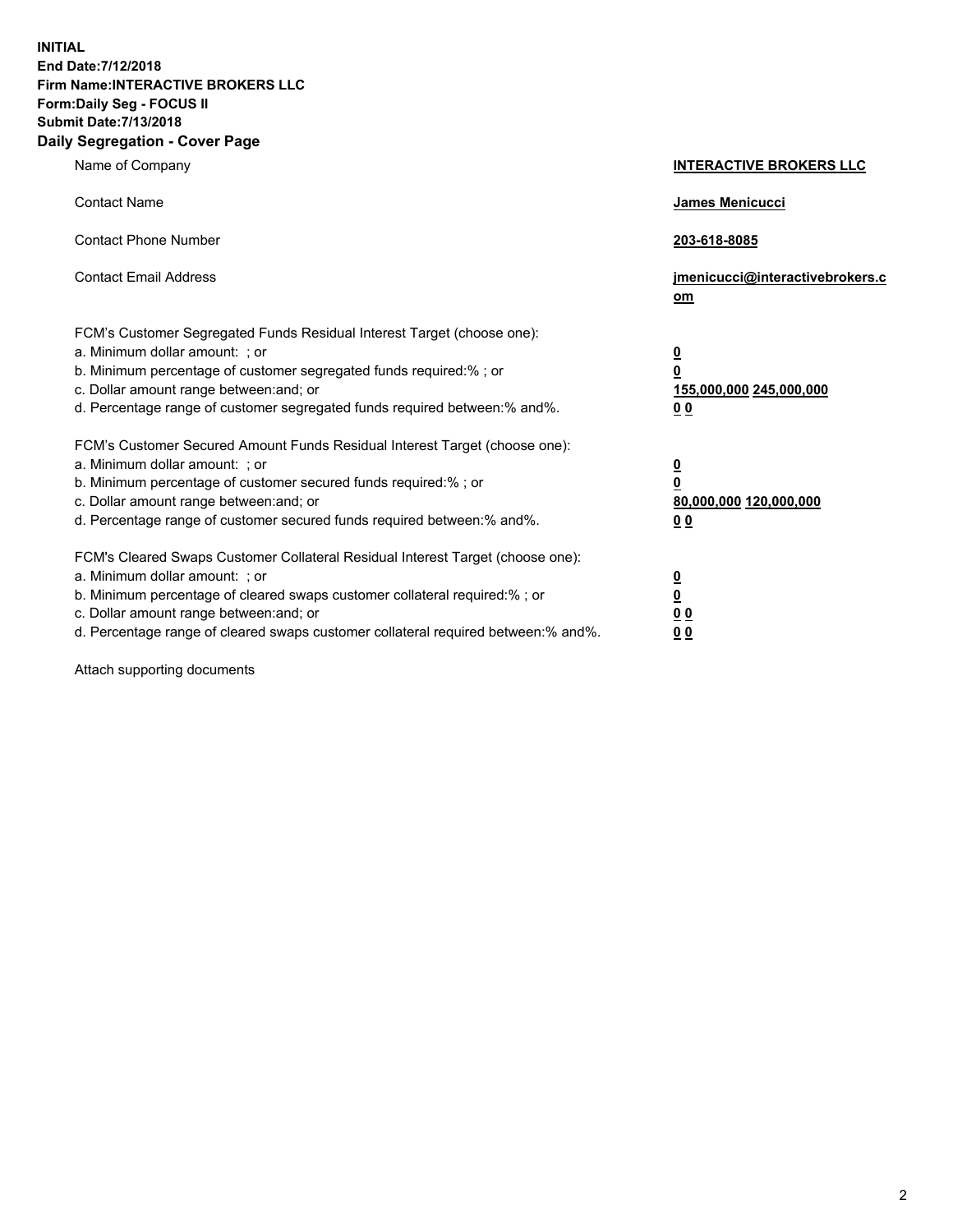## **INITIAL End Date:7/12/2018 Firm Name:INTERACTIVE BROKERS LLC Form:Daily Seg - FOCUS II Submit Date:7/13/2018 Daily Segregation - Secured Amounts**

| Daily Segregation - Secured Alliounts                                                       |                                                                                                                                                                                                                                                                                                                                                                                                                                                                                                                                                                                                                                                                                                                                                                                                                                                                                                                                                                                                                                                                                                                                                                                                                                                                                                                                                                                                                                                                                                                                                                                                                                                                                                 |
|---------------------------------------------------------------------------------------------|-------------------------------------------------------------------------------------------------------------------------------------------------------------------------------------------------------------------------------------------------------------------------------------------------------------------------------------------------------------------------------------------------------------------------------------------------------------------------------------------------------------------------------------------------------------------------------------------------------------------------------------------------------------------------------------------------------------------------------------------------------------------------------------------------------------------------------------------------------------------------------------------------------------------------------------------------------------------------------------------------------------------------------------------------------------------------------------------------------------------------------------------------------------------------------------------------------------------------------------------------------------------------------------------------------------------------------------------------------------------------------------------------------------------------------------------------------------------------------------------------------------------------------------------------------------------------------------------------------------------------------------------------------------------------------------------------|
| Foreign Futures and Foreign Options Secured Amounts                                         |                                                                                                                                                                                                                                                                                                                                                                                                                                                                                                                                                                                                                                                                                                                                                                                                                                                                                                                                                                                                                                                                                                                                                                                                                                                                                                                                                                                                                                                                                                                                                                                                                                                                                                 |
| Amount required to be set aside pursuant to law, rule or regulation of a foreign            | $0$ [7305]                                                                                                                                                                                                                                                                                                                                                                                                                                                                                                                                                                                                                                                                                                                                                                                                                                                                                                                                                                                                                                                                                                                                                                                                                                                                                                                                                                                                                                                                                                                                                                                                                                                                                      |
|                                                                                             |                                                                                                                                                                                                                                                                                                                                                                                                                                                                                                                                                                                                                                                                                                                                                                                                                                                                                                                                                                                                                                                                                                                                                                                                                                                                                                                                                                                                                                                                                                                                                                                                                                                                                                 |
|                                                                                             |                                                                                                                                                                                                                                                                                                                                                                                                                                                                                                                                                                                                                                                                                                                                                                                                                                                                                                                                                                                                                                                                                                                                                                                                                                                                                                                                                                                                                                                                                                                                                                                                                                                                                                 |
| A. Cash                                                                                     | 452,101,776 [7315]                                                                                                                                                                                                                                                                                                                                                                                                                                                                                                                                                                                                                                                                                                                                                                                                                                                                                                                                                                                                                                                                                                                                                                                                                                                                                                                                                                                                                                                                                                                                                                                                                                                                              |
| B. Securities (at market)                                                                   | $0$ [7317]                                                                                                                                                                                                                                                                                                                                                                                                                                                                                                                                                                                                                                                                                                                                                                                                                                                                                                                                                                                                                                                                                                                                                                                                                                                                                                                                                                                                                                                                                                                                                                                                                                                                                      |
| Net unrealized profit (loss) in open futures contracts traded on a foreign board of trade   | -13,606,569 [7325]                                                                                                                                                                                                                                                                                                                                                                                                                                                                                                                                                                                                                                                                                                                                                                                                                                                                                                                                                                                                                                                                                                                                                                                                                                                                                                                                                                                                                                                                                                                                                                                                                                                                              |
| Exchange traded options                                                                     |                                                                                                                                                                                                                                                                                                                                                                                                                                                                                                                                                                                                                                                                                                                                                                                                                                                                                                                                                                                                                                                                                                                                                                                                                                                                                                                                                                                                                                                                                                                                                                                                                                                                                                 |
|                                                                                             | 328,568 [7335]                                                                                                                                                                                                                                                                                                                                                                                                                                                                                                                                                                                                                                                                                                                                                                                                                                                                                                                                                                                                                                                                                                                                                                                                                                                                                                                                                                                                                                                                                                                                                                                                                                                                                  |
|                                                                                             | $-83,895$ [7337]                                                                                                                                                                                                                                                                                                                                                                                                                                                                                                                                                                                                                                                                                                                                                                                                                                                                                                                                                                                                                                                                                                                                                                                                                                                                                                                                                                                                                                                                                                                                                                                                                                                                                |
|                                                                                             | 438,739,880 [7345]                                                                                                                                                                                                                                                                                                                                                                                                                                                                                                                                                                                                                                                                                                                                                                                                                                                                                                                                                                                                                                                                                                                                                                                                                                                                                                                                                                                                                                                                                                                                                                                                                                                                              |
|                                                                                             | 3,192 [7351]                                                                                                                                                                                                                                                                                                                                                                                                                                                                                                                                                                                                                                                                                                                                                                                                                                                                                                                                                                                                                                                                                                                                                                                                                                                                                                                                                                                                                                                                                                                                                                                                                                                                                    |
|                                                                                             | 0 [7352] 3,192 [7354]                                                                                                                                                                                                                                                                                                                                                                                                                                                                                                                                                                                                                                                                                                                                                                                                                                                                                                                                                                                                                                                                                                                                                                                                                                                                                                                                                                                                                                                                                                                                                                                                                                                                           |
|                                                                                             | 438,743,072 [7355]                                                                                                                                                                                                                                                                                                                                                                                                                                                                                                                                                                                                                                                                                                                                                                                                                                                                                                                                                                                                                                                                                                                                                                                                                                                                                                                                                                                                                                                                                                                                                                                                                                                                              |
|                                                                                             |                                                                                                                                                                                                                                                                                                                                                                                                                                                                                                                                                                                                                                                                                                                                                                                                                                                                                                                                                                                                                                                                                                                                                                                                                                                                                                                                                                                                                                                                                                                                                                                                                                                                                                 |
| Greater of amount required to be set aside pursuant to foreign jurisdiction (above) or line | 438,743,072 [7360]                                                                                                                                                                                                                                                                                                                                                                                                                                                                                                                                                                                                                                                                                                                                                                                                                                                                                                                                                                                                                                                                                                                                                                                                                                                                                                                                                                                                                                                                                                                                                                                                                                                                              |
| 6.                                                                                          |                                                                                                                                                                                                                                                                                                                                                                                                                                                                                                                                                                                                                                                                                                                                                                                                                                                                                                                                                                                                                                                                                                                                                                                                                                                                                                                                                                                                                                                                                                                                                                                                                                                                                                 |
| FUNDS DEPOSITED IN SEPARATE REGULATION 30.7 ACCOUNTS                                        |                                                                                                                                                                                                                                                                                                                                                                                                                                                                                                                                                                                                                                                                                                                                                                                                                                                                                                                                                                                                                                                                                                                                                                                                                                                                                                                                                                                                                                                                                                                                                                                                                                                                                                 |
| Cash in banks                                                                               |                                                                                                                                                                                                                                                                                                                                                                                                                                                                                                                                                                                                                                                                                                                                                                                                                                                                                                                                                                                                                                                                                                                                                                                                                                                                                                                                                                                                                                                                                                                                                                                                                                                                                                 |
|                                                                                             | 81,094,794 [7500]                                                                                                                                                                                                                                                                                                                                                                                                                                                                                                                                                                                                                                                                                                                                                                                                                                                                                                                                                                                                                                                                                                                                                                                                                                                                                                                                                                                                                                                                                                                                                                                                                                                                               |
| B. Other banks qualified under Regulation 30.7                                              | 0 [7520] 81,094,794 [7530]                                                                                                                                                                                                                                                                                                                                                                                                                                                                                                                                                                                                                                                                                                                                                                                                                                                                                                                                                                                                                                                                                                                                                                                                                                                                                                                                                                                                                                                                                                                                                                                                                                                                      |
| Securities                                                                                  |                                                                                                                                                                                                                                                                                                                                                                                                                                                                                                                                                                                                                                                                                                                                                                                                                                                                                                                                                                                                                                                                                                                                                                                                                                                                                                                                                                                                                                                                                                                                                                                                                                                                                                 |
| A. In safekeeping with banks located in the United States                                   | 371,787,425 [7540]                                                                                                                                                                                                                                                                                                                                                                                                                                                                                                                                                                                                                                                                                                                                                                                                                                                                                                                                                                                                                                                                                                                                                                                                                                                                                                                                                                                                                                                                                                                                                                                                                                                                              |
|                                                                                             | 0 [7560] 371,787,425 [7570]                                                                                                                                                                                                                                                                                                                                                                                                                                                                                                                                                                                                                                                                                                                                                                                                                                                                                                                                                                                                                                                                                                                                                                                                                                                                                                                                                                                                                                                                                                                                                                                                                                                                     |
|                                                                                             |                                                                                                                                                                                                                                                                                                                                                                                                                                                                                                                                                                                                                                                                                                                                                                                                                                                                                                                                                                                                                                                                                                                                                                                                                                                                                                                                                                                                                                                                                                                                                                                                                                                                                                 |
|                                                                                             | $0$ [7580]                                                                                                                                                                                                                                                                                                                                                                                                                                                                                                                                                                                                                                                                                                                                                                                                                                                                                                                                                                                                                                                                                                                                                                                                                                                                                                                                                                                                                                                                                                                                                                                                                                                                                      |
| <b>B.</b> Securities                                                                        | $0$ [7590]                                                                                                                                                                                                                                                                                                                                                                                                                                                                                                                                                                                                                                                                                                                                                                                                                                                                                                                                                                                                                                                                                                                                                                                                                                                                                                                                                                                                                                                                                                                                                                                                                                                                                      |
| C. Unrealized gain (loss) on open futures contracts                                         | $0$ [7600]                                                                                                                                                                                                                                                                                                                                                                                                                                                                                                                                                                                                                                                                                                                                                                                                                                                                                                                                                                                                                                                                                                                                                                                                                                                                                                                                                                                                                                                                                                                                                                                                                                                                                      |
|                                                                                             | $0$ [7610]                                                                                                                                                                                                                                                                                                                                                                                                                                                                                                                                                                                                                                                                                                                                                                                                                                                                                                                                                                                                                                                                                                                                                                                                                                                                                                                                                                                                                                                                                                                                                                                                                                                                                      |
|                                                                                             | 0 [7615] 0 [7620]                                                                                                                                                                                                                                                                                                                                                                                                                                                                                                                                                                                                                                                                                                                                                                                                                                                                                                                                                                                                                                                                                                                                                                                                                                                                                                                                                                                                                                                                                                                                                                                                                                                                               |
|                                                                                             |                                                                                                                                                                                                                                                                                                                                                                                                                                                                                                                                                                                                                                                                                                                                                                                                                                                                                                                                                                                                                                                                                                                                                                                                                                                                                                                                                                                                                                                                                                                                                                                                                                                                                                 |
|                                                                                             | $0$ [7640]                                                                                                                                                                                                                                                                                                                                                                                                                                                                                                                                                                                                                                                                                                                                                                                                                                                                                                                                                                                                                                                                                                                                                                                                                                                                                                                                                                                                                                                                                                                                                                                                                                                                                      |
|                                                                                             | $0$ [7650]                                                                                                                                                                                                                                                                                                                                                                                                                                                                                                                                                                                                                                                                                                                                                                                                                                                                                                                                                                                                                                                                                                                                                                                                                                                                                                                                                                                                                                                                                                                                                                                                                                                                                      |
| C. Amount due to (from) clearing organization - daily variation                             | $0$ [7660]                                                                                                                                                                                                                                                                                                                                                                                                                                                                                                                                                                                                                                                                                                                                                                                                                                                                                                                                                                                                                                                                                                                                                                                                                                                                                                                                                                                                                                                                                                                                                                                                                                                                                      |
|                                                                                             | $0$ [7670]                                                                                                                                                                                                                                                                                                                                                                                                                                                                                                                                                                                                                                                                                                                                                                                                                                                                                                                                                                                                                                                                                                                                                                                                                                                                                                                                                                                                                                                                                                                                                                                                                                                                                      |
|                                                                                             | 0 [7675] 0 [7680]                                                                                                                                                                                                                                                                                                                                                                                                                                                                                                                                                                                                                                                                                                                                                                                                                                                                                                                                                                                                                                                                                                                                                                                                                                                                                                                                                                                                                                                                                                                                                                                                                                                                               |
| Amounts held by members of foreign boards of trade                                          |                                                                                                                                                                                                                                                                                                                                                                                                                                                                                                                                                                                                                                                                                                                                                                                                                                                                                                                                                                                                                                                                                                                                                                                                                                                                                                                                                                                                                                                                                                                                                                                                                                                                                                 |
| A. Cash                                                                                     | 112,006,126 [7700]                                                                                                                                                                                                                                                                                                                                                                                                                                                                                                                                                                                                                                                                                                                                                                                                                                                                                                                                                                                                                                                                                                                                                                                                                                                                                                                                                                                                                                                                                                                                                                                                                                                                              |
|                                                                                             | $0$ [7710]                                                                                                                                                                                                                                                                                                                                                                                                                                                                                                                                                                                                                                                                                                                                                                                                                                                                                                                                                                                                                                                                                                                                                                                                                                                                                                                                                                                                                                                                                                                                                                                                                                                                                      |
|                                                                                             | -6,268,148 [7720]                                                                                                                                                                                                                                                                                                                                                                                                                                                                                                                                                                                                                                                                                                                                                                                                                                                                                                                                                                                                                                                                                                                                                                                                                                                                                                                                                                                                                                                                                                                                                                                                                                                                               |
|                                                                                             | 328,568 [7730]                                                                                                                                                                                                                                                                                                                                                                                                                                                                                                                                                                                                                                                                                                                                                                                                                                                                                                                                                                                                                                                                                                                                                                                                                                                                                                                                                                                                                                                                                                                                                                                                                                                                                  |
|                                                                                             | <u>-83,895</u> [7735] <u>105,982,651</u> [7740]                                                                                                                                                                                                                                                                                                                                                                                                                                                                                                                                                                                                                                                                                                                                                                                                                                                                                                                                                                                                                                                                                                                                                                                                                                                                                                                                                                                                                                                                                                                                                                                                                                                 |
|                                                                                             | $0$ [7760]                                                                                                                                                                                                                                                                                                                                                                                                                                                                                                                                                                                                                                                                                                                                                                                                                                                                                                                                                                                                                                                                                                                                                                                                                                                                                                                                                                                                                                                                                                                                                                                                                                                                                      |
|                                                                                             | $0$ [7765]                                                                                                                                                                                                                                                                                                                                                                                                                                                                                                                                                                                                                                                                                                                                                                                                                                                                                                                                                                                                                                                                                                                                                                                                                                                                                                                                                                                                                                                                                                                                                                                                                                                                                      |
|                                                                                             | 558,864,870 [7770]                                                                                                                                                                                                                                                                                                                                                                                                                                                                                                                                                                                                                                                                                                                                                                                                                                                                                                                                                                                                                                                                                                                                                                                                                                                                                                                                                                                                                                                                                                                                                                                                                                                                              |
|                                                                                             | 120,121,798 [7380]                                                                                                                                                                                                                                                                                                                                                                                                                                                                                                                                                                                                                                                                                                                                                                                                                                                                                                                                                                                                                                                                                                                                                                                                                                                                                                                                                                                                                                                                                                                                                                                                                                                                              |
|                                                                                             |                                                                                                                                                                                                                                                                                                                                                                                                                                                                                                                                                                                                                                                                                                                                                                                                                                                                                                                                                                                                                                                                                                                                                                                                                                                                                                                                                                                                                                                                                                                                                                                                                                                                                                 |
|                                                                                             | 80,000,000 [7780]                                                                                                                                                                                                                                                                                                                                                                                                                                                                                                                                                                                                                                                                                                                                                                                                                                                                                                                                                                                                                                                                                                                                                                                                                                                                                                                                                                                                                                                                                                                                                                                                                                                                               |
|                                                                                             | 40,121,798 [7785]                                                                                                                                                                                                                                                                                                                                                                                                                                                                                                                                                                                                                                                                                                                                                                                                                                                                                                                                                                                                                                                                                                                                                                                                                                                                                                                                                                                                                                                                                                                                                                                                                                                                               |
|                                                                                             | government or a rule of a self-regulatory organization authorized thereunder<br>Net ledger balance - Foreign Futures and Foreign Option Trading - All Customers<br>a. Market value of open option contracts purchased on a foreign board of trade<br>b. Market value of open contracts granted (sold) on a foreign board of trade<br>Net equity (deficit) (add lines 1.2. and 3.)<br>Account liquidating to a deficit and account with a debit balances - gross amount<br>Less: amount offset by customer owned securities<br>Amount required to be set aside as the secured amount - Net Liquidating Equity<br>Method (add lines 4 and 5)<br>A. Banks located in the United States<br>B. In safekeeping with other banks qualified under Regulation 30.7<br>Equities with registered futures commission merchants<br>A. Cash<br>D. Value of long option contracts<br>E. Value of short option contracts<br>Amounts held by clearing organizations of foreign boards of trade<br>A. Cash<br><b>B.</b> Securities<br>D. Value of long option contracts<br>E. Value of short option contracts<br><b>B.</b> Securities<br>C. Unrealized gain (loss) on open futures contracts<br>D. Value of long option contracts<br>E. Value of short option contracts<br>Amounts with other depositories designated by a foreign board of trade<br>Segregated funds on hand<br>Total funds in separate section 30.7 accounts<br>Excess (deficiency) Set Aside for Secured Amount (subtract line 7 Secured Statement<br>Page 1 from Line 8)<br>Management Target Amount for Excess funds in separate section 30.7 accounts<br>Excess (deficiency) funds in separate 30.7 accounts over (under) Management Target |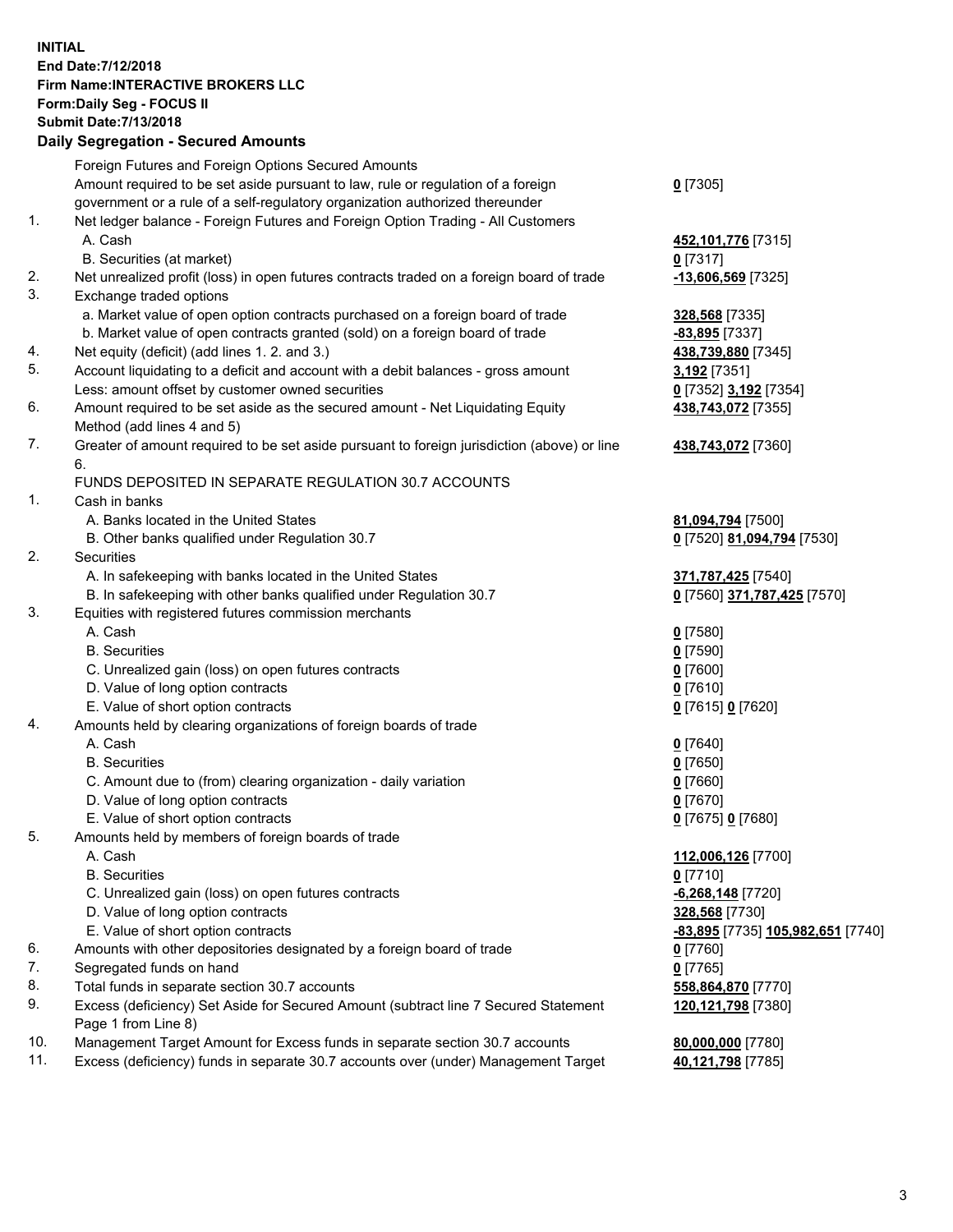**INITIAL End Date:7/12/2018 Firm Name:INTERACTIVE BROKERS LLC Form:Daily Seg - FOCUS II Submit Date:7/13/2018 Daily Segregation - Segregation Statement** SEGREGATION REQUIREMENTS(Section 4d(2) of the CEAct) 1. Net ledger balance A. Cash **3,964,479,595** [7010] B. Securities (at market) **0** [7020] 2. Net unrealized profit (loss) in open futures contracts traded on a contract market **9,477,103** [7030] 3. Exchange traded options A. Add market value of open option contracts purchased on a contract market **215,759,364** [7032] B. Deduct market value of open option contracts granted (sold) on a contract market **-220,461,305** [7033] 4. Net equity (deficit) (add lines 1, 2 and 3) **3,969,254,757** [7040] 5. Accounts liquidating to a deficit and accounts with debit balances - gross amount **162,734** [7045] Less: amount offset by customer securities **0** [7047] **162,734** [7050] 6. Amount required to be segregated (add lines 4 and 5) **3,969,417,491** [7060] FUNDS IN SEGREGATED ACCOUNTS 7. Deposited in segregated funds bank accounts A. Cash **909,535,265** [7070] B. Securities representing investments of customers' funds (at market) **2,103,342,155** [7080] C. Securities held for particular customers or option customers in lieu of cash (at market) **0** [7090] 8. Margins on deposit with derivatives clearing organizations of contract markets A. Cash **22,380,930** [7100] B. Securities representing investments of customers' funds (at market) **1,153,492,801** [7110] C. Securities held for particular customers or option customers in lieu of cash (at market) **0** [7120] 9. Net settlement from (to) derivatives clearing organizations of contract markets **-1,651,505** [7130] 10. Exchange traded options A. Value of open long option contracts **215,686,362** [7132] B. Value of open short option contracts **-220,405,715** [7133] 11. Net equities with other FCMs A. Net liquidating equity **0** [7140] B. Securities representing investments of customers' funds (at market) **0** [7160] C. Securities held for particular customers or option customers in lieu of cash (at market) **0** [7170] 12. Segregated funds on hand **0** [7150] 13. Total amount in segregation (add lines 7 through 12) **4,182,380,293** [7180] 14. Excess (deficiency) funds in segregation (subtract line 6 from line 13) **212,962,802** [7190] 15. Management Target Amount for Excess funds in segregation **155,000,000** [7194]

16. Excess (deficiency) funds in segregation over (under) Management Target Amount Excess

**57,962,802** [7198]